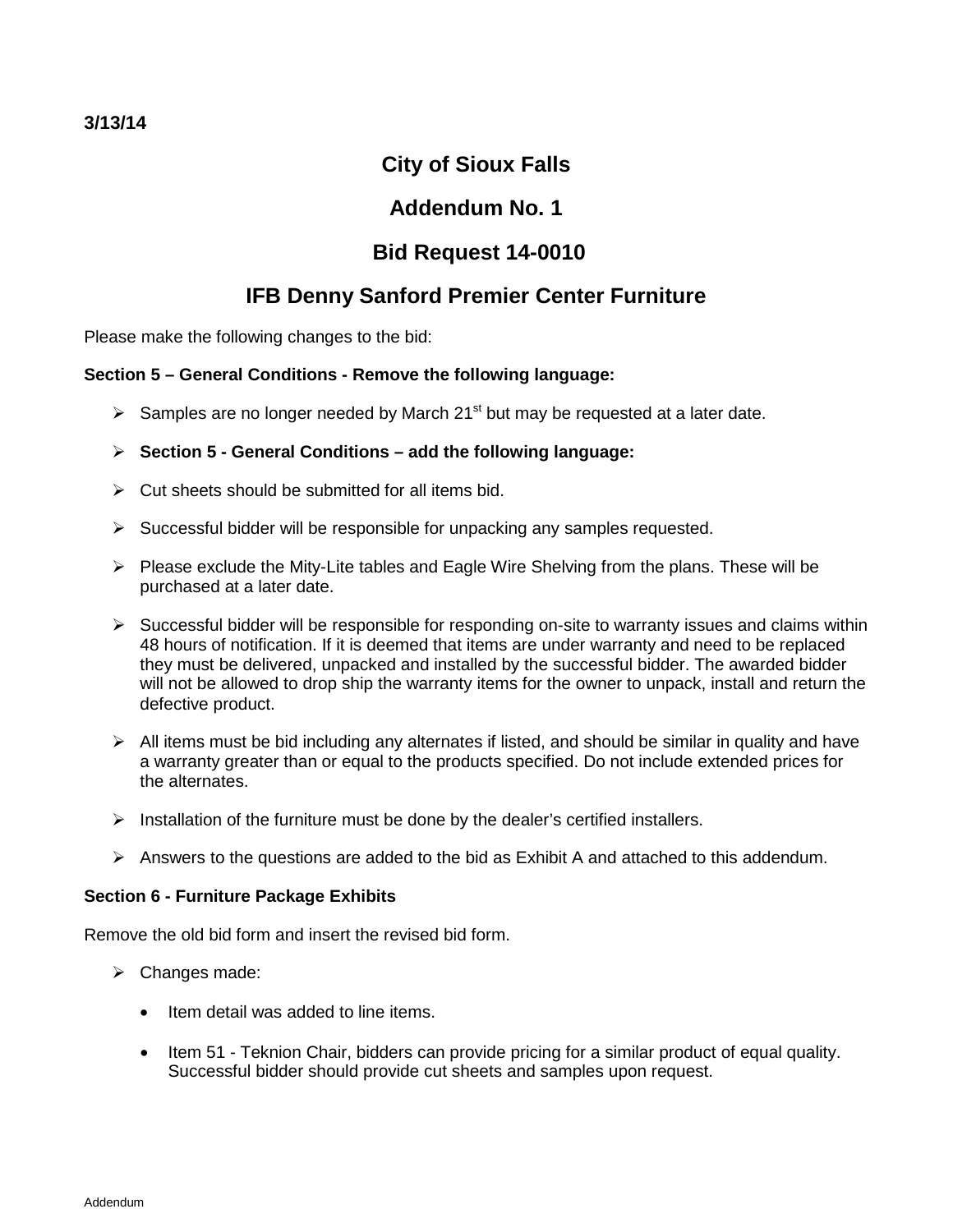## **Add:**

Additional Furniture plans and CAD drawings will be sent to the vendors in attendance at the pre-bid meeting. The documents will also be available to other bidders upon request by calling Finance at 605- 367-8836 or 605-367-8832.

Attached as Exhibit B is the artwork for item 6.

## **Approved Equals accepted by the City in lieu of standard bid items specified:**

## **No approved equals accepted.**

Sign this form and return with your bid proposal, or you may fax this form to (605) 367-8016. **Do not fax your bid price.**

**Signature** 

**Company** 

Date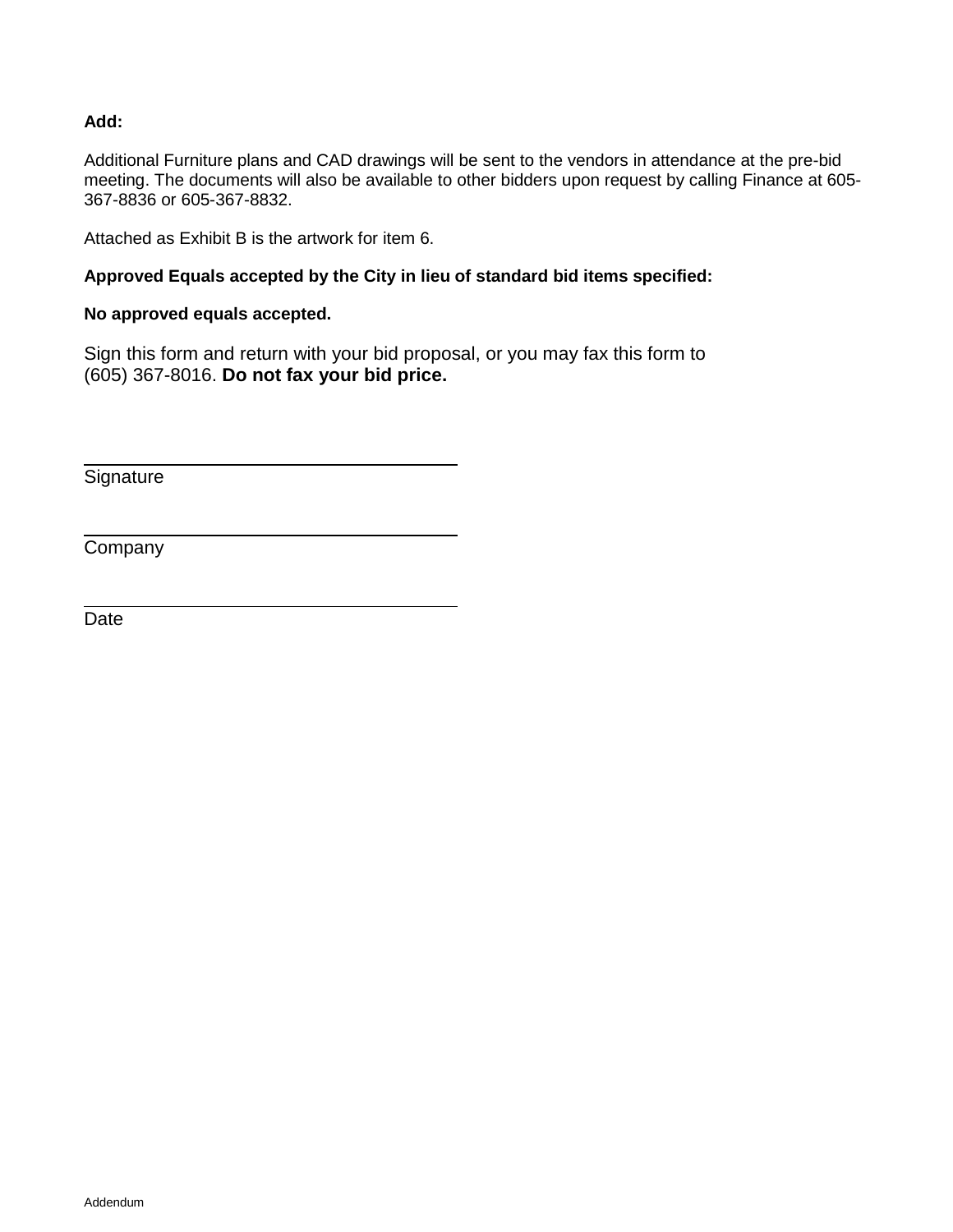#### **Exhibit A**

#### **Answers to Questions Received as of March 11, 2014 - Revised IFP 14-0010 Sanford Premier Center Furniture**

1. For the alternates, do we need to submit those prior to the bid meeting, or can that be done after?

**Answer:** Decisions or equivalency must be presented in writing to the City in an orderly manner as listed on the bid form and presented at the pre-bid meeting.

2. Are model numbers going to be provided on the Global furniture?

**Answer:** Global desk models are provided in the new bid form.

3. There are a lot of options that are not stated on the bid sheet. For example: Only the size is given for the Zira desks, but that size desk has the option of a bow front or rectangular shape.

**Answer:** Rectangular shape.

4. Also, do you want pedestals included? Single or double and BBF or FF? Are there drawings available?

**Answer:** Yes, Single BBF, return BBF. See 27, 28, 29 for details.

5. On the large specs, a 24x60 side credenza is called out, but it is not listed on the spread sheet. Would you like this priced out?

**Answer:** The large credenza has been removed from the bid spreadsheet.

6. Are we to go strictly off the Excel spreadsheet listing for the specs, or off the large drawing sheets? There are discrepancies.

**Answer:** Excel spreadsheet. Plans will be updated by selected furniture dealer and used for install.

7. Item 5 Now 4 & 6): On the fabric for this chair, it is listed as 50% Maharam/Lariat 50%; Sina Pearson/Destinations. Does this mean you want the back in one upholstery and the seat in another?

**Answer:** 28 chairs in one fabric and 28 chairs in the other fabric. This is now broken out on the bid spreadsheet.

8. Item 6 (Now 10): Leland M2 Bar Chair: What frame finish do you want? Black, Powder Coat, or Chrome? Glides? These options affect the price.

**Answer:** Yes, Chrome, if possible, brushed finish.

9. Item 19 (Now 30) : Nucraft-Envision (suite level concierge design) - Will a plan be provided for this with dimensions/options specified?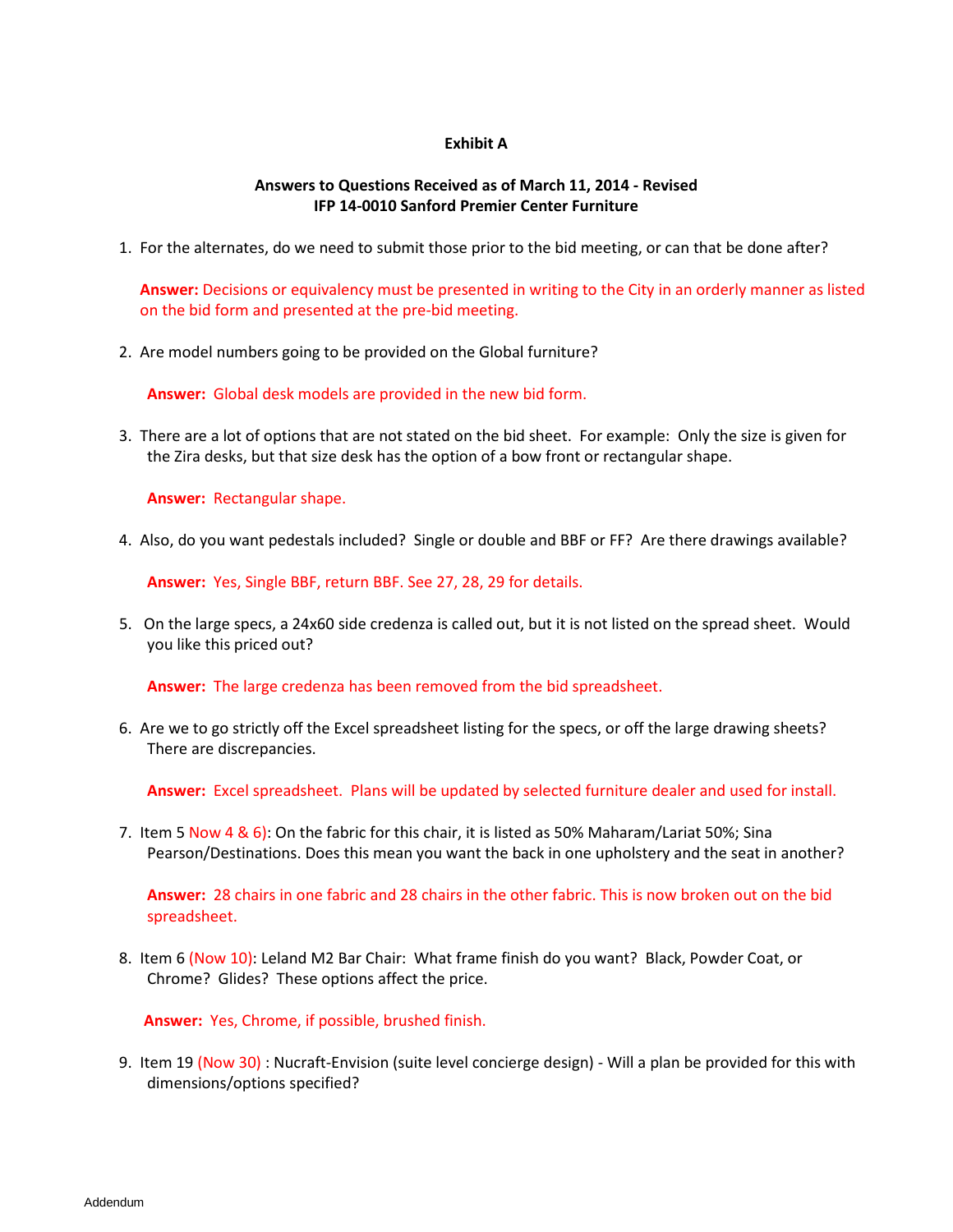#### **Answer:** Refer to sheet AF 2.30 for dimensions.

10. Item 29 (Now 49): Duet Chair-Can a model number be provided? Do you want arm or armless. Upholstery on seat or back?

**Answer:** Armless. No upholstery as shown on page AF 4.11. Polypropylene seat and back. Color will be selected later.

11. Item 39 (Deleted) : Azeo Task Chair-Can you provide a model number? The Low Back task chair as pictured in the specs is showing arms. Do you want arms? The overall footprint with arms is 26" wide. The spec says is must be 24" or less. Please clarify.

**Answer:** This chair has been deleted from the bid spreadsheet and replaced with line #50. Global – Yorkdale #2341-4.

12. Item 5 alternate (Now 4 & 6)): The Elide chair is called out with a chair sleeve logo. I'm not sure what you mean by this? Do you want a logo engraved on the back of this chair?

**Answer:** No. It should be a removable slip cover made of the same fabric Maharam/Lariat vinyl with logo on the back (quantity = 28).

It says see sheet 4.31 for additional information, but that sheet is not provided. (Sheet AF 4.31 is attached with these instructions). Please advise what you would like quoted.

13. Are the 36x72, 30x60, and 24x60 desk and credenzas double ped? (BBF and FF) Couldn't find it on the plans.

**Answer:** Single ped, BBF, return BBF. See 27, 28, 29 for revised details.

14. 13.02 (Now 49)- Are the Duet chairs armless?

**Answer:** Yes.

15. 13.23, 24, 27, 28 etc… -Duet, armless?

**Answer:** Duet chairs are armless. Fabric on seat and Back or only seat? No upholstery on Duet chair as shown on page AF 4.11.

16. For the Nucraft Talis tables (Coffee Tables are now labeled 22, 23, 24) (Side Tables are labeled 43 & 44 and dimensions are provided on spreadsheet.), most of the sizes listed are not standard. Would you like them quoted as specials, or the next closest standard size?

**Answer:** (See answers to items 11, 12 & 13 below) Please also specify the style of leg. There are metal legs, polished stainless legs and blackened nickel legs. (Blackened nickel legs). All are priced differently. Also please provide the height on the side tables, Item 33: Change the 18Wx18D to 16Wx21Dx16H standard size); Item 34: Change the 24Wx24D to 20Wx26Dx19H standard size; Item 35: Change the 48Wx42D to 20Wx26Dx19H standard size; and Item 11: Change the 31Wx24D to 36Wx36D standard size. Item 12: Change the 48Wx48D to 42Wx42D standard size. On Item 13, there are several styles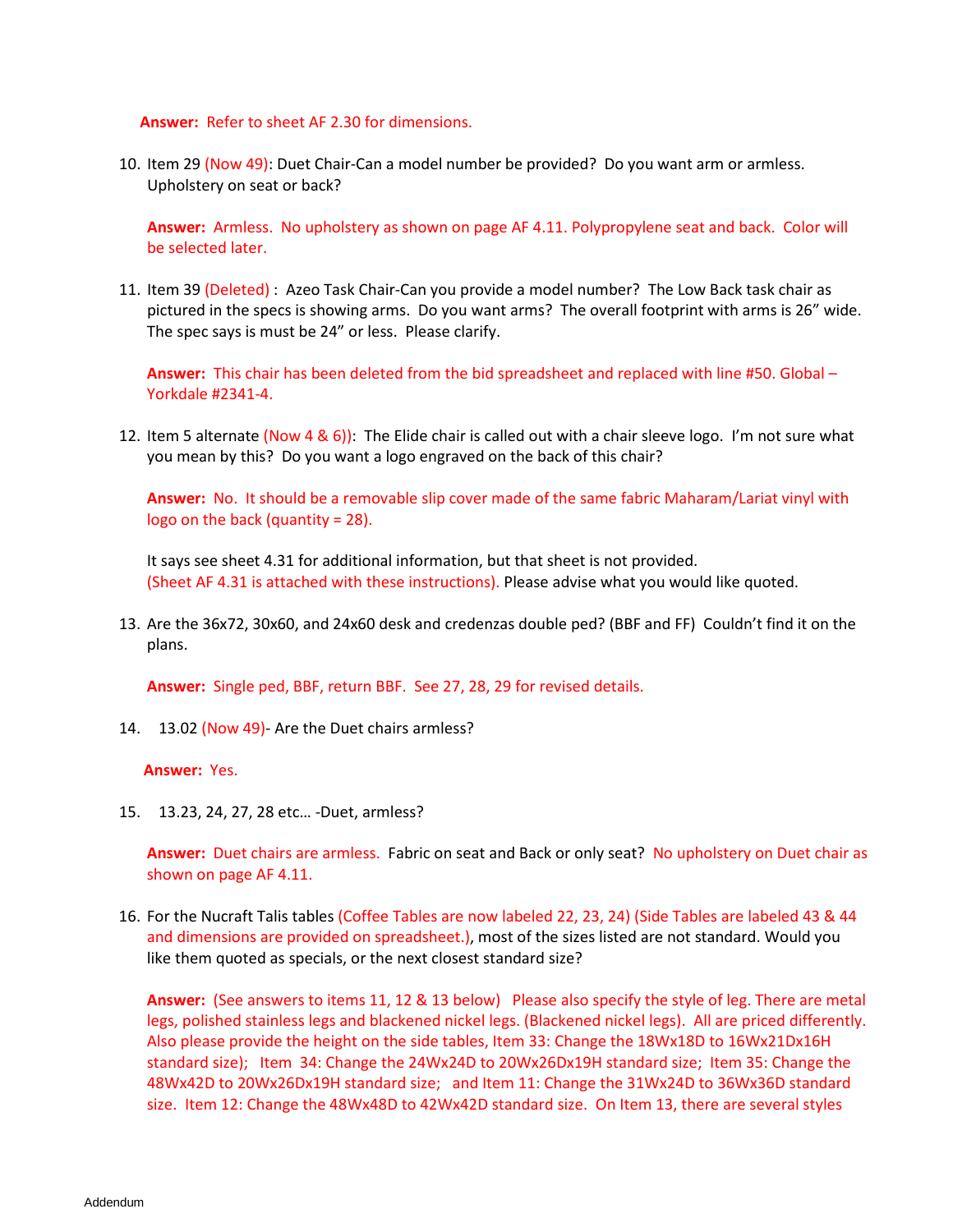with the dimension of 60w x 15d x 29h. Can you provide a model number for these? Model #TAC-6029DW. Again, the legs (Blackened nickel) would need to be specified on this too.

17. Item 25 (Now 35): Loewenstein Cubic Via - Would you like this quoted as a special? The width of 38" specified is not available as standard.

**Answer:** Quote standard size 28.5Wx30Dx31H.

18. Item 30 (Now 41) : Sidero Armchair - Do you want a sled base or leg base? Can you provide a model #?

**Answer:** Model #6901 Armless, regular leg base as shown on Page AF4.10.

19. As a general note, when model numbers aren't specified, this really leaves things open for interpretation, which is maybe want you want, but you may not get what you think you are asking for. For example on the Loewenstein tables, several of the line items call for a price for a plastic laminate top, but no edge style is selected. Loewenstein offers 9 different style table tops with laminate, but they all have different edges and prices. Do you have a preference on this? Self-edge, Aluminum edge, Vinyl T-mold, 3MM, Urethane, etc.

#### **Answer: (Line items for Tables are now numbered 11 – 20)**

- Suite Level tables 40000 Veneer & HPL 1-1/4" Wide Solid External Rim with Bevel DR edge.
- Event Level, Concourse Level & Upper Concourse Level tables 35300 HPL Reverse Knife Plywood Edge.

20. Do the Mity-Lite folding tables and Eagle wire shelving need to be included with this bid?

**Answer:** No they will be purchased at a later date.

### **Exhibit A**

## **Answers to Additional Questions Received as of March 12, 2014 IFP 14-0010 Sanford Premier Center Furniture**

### **Answers provided were based on information from the original bid form**

1. Item 5 Alt 2 in the Description/Notes is states Provide an alternate price for this type of bar chair. Are you looking for an equivalent or a lower grade of fabric for the specified Loewenstein Elide?

#### **Answer:** Deleted.

2. Item 6 Alt 2 Which manufacture is the Bod chair from requesting 262 total chairs? This is also stated as a Bar Top on Item 8 Alt 4 for 66 total. I've reviewed Leland & Loewenstein's websites with no luck.

### **Answer:** Deleted.

3. Item 16 which plan are we to reference for this item specification?